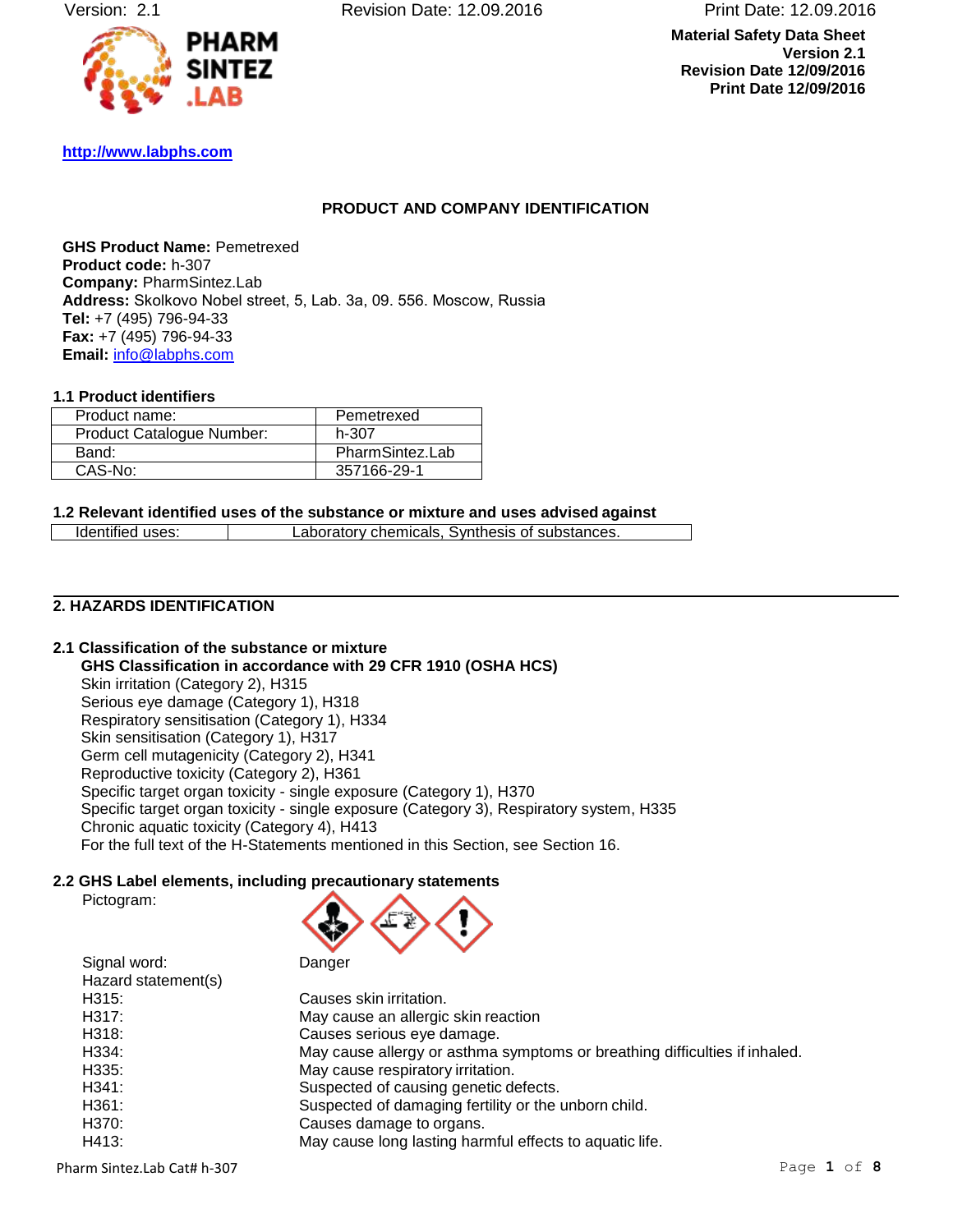| Precautionary statement(s) |                                                                             |
|----------------------------|-----------------------------------------------------------------------------|
| P201:                      | Obtain special instructions before use.                                     |
| P202:                      | Do not handle until all safety precautions have been read and understood.   |
| P260:                      | Do not breathe dust/ fume/ gas/ mist/ vapors/ spray.                        |
| P264:                      | Wash skin thoroughly after handling.                                        |
| P270:                      | Do not eat, drink or smoke when using this product.                         |
| P271:                      | Use only outdoors or in a well-ventilated area.                             |
| P272:                      | Contaminated work clothing should not be allowed out of the workplace.      |
| P273:                      | Avoid release to the environment.                                           |
| P280:                      | Wear protective gloves/ eye protection/ face protection.                    |
| P302 + P352:               | IF ON SKIN: Wash with plenty of soap and water.                             |
| $P304 + P340$ :            | IF INHALED: Remove victim to fresh air and keep at rest in a position       |
|                            | comfortable for breathing.                                                  |
| $P305 + P351 + P338$ :     | IF IN EYES: Rinse cautiously with water for several minutes. Remove         |
|                            | contact lenses, if present and easy to do. Continue rinsing.                |
| P310:                      | Immediately call a POISON CENTER/doctor.                                    |
| P321:                      | Specific treatment (see supplemental first aid instructions on this label). |
| $P333 + P313$ :            | If skin irritation or rash occurs: Get medical advice/attention.            |
| P362:                      | Take off contaminated clothing and wash before reuse.                       |
| P403 + P233:               | Store in a well-ventilated place. Keep container tightly closed.            |
| P405:                      | Store locked up.                                                            |
| P501:                      | Dispose of contents/ container to an approved waste disposal plant.         |

## **2.3 Hazards not otherwise classified (HNOC) or not covered by GHS** - none

## **3. COMPOSITION/INFORMATION ON INGREDIENTS**

### **3.1 Substances**

| Synonyms:         | LY231514; LY-231514; LY 231514; Pemetrexed, US brand name: ALIMTA.<br>Abbreviation: MTA. |
|-------------------|------------------------------------------------------------------------------------------|
| Formula:          | $C_{20}H_{33}N_5Na_2O_{13}$                                                              |
| Molecular weight: | 597.49                                                                                   |
| CAS-No:           | 357166-29-1                                                                              |

## **Hazardous components**

| Component                                                                       | Classification                                                                 | Concentration |
|---------------------------------------------------------------------------------|--------------------------------------------------------------------------------|---------------|
| Pemetrexed                                                                      | Skin Irrit. 2; Eye Dam. 1; Resp. Sens. 1; Skin Sens. 1; Muta. 2; Repr. 2; STOT | $\leq$ 100 %  |
|                                                                                 | SE 3; Aquatic Chronic 4; H315, H317, H318, H334, H335, H341, H361, H413        |               |
| For the full text of the H-Statements mentioned in this Section, see Section 16 |                                                                                |               |

For the full text of the H-Statements mentioned in this Section, see Section 16.

#### **4. FIRST AID MEASURES**

#### **4.1 Description of first aid measures**

#### **General advice**

Consult a physician. Show this safety data sheet to the doctor in attendance. Move out of dangerous area. **If inhaled**

If breathed in, move person into fresh air. If not breathing, give artificial respiration. Consult a physician. **In case of skin contact**

Wash off with soap and plenty of water. Take victim immediately to hospital. Consult a physician.

#### **In case of eye contact**

Rinse thoroughly with plenty of water for at least 15 minutes and consult a physician.

### **If swallowed**

Never give anything by mouth to an unconscious person. Rinse mouth with water. Consult a physician.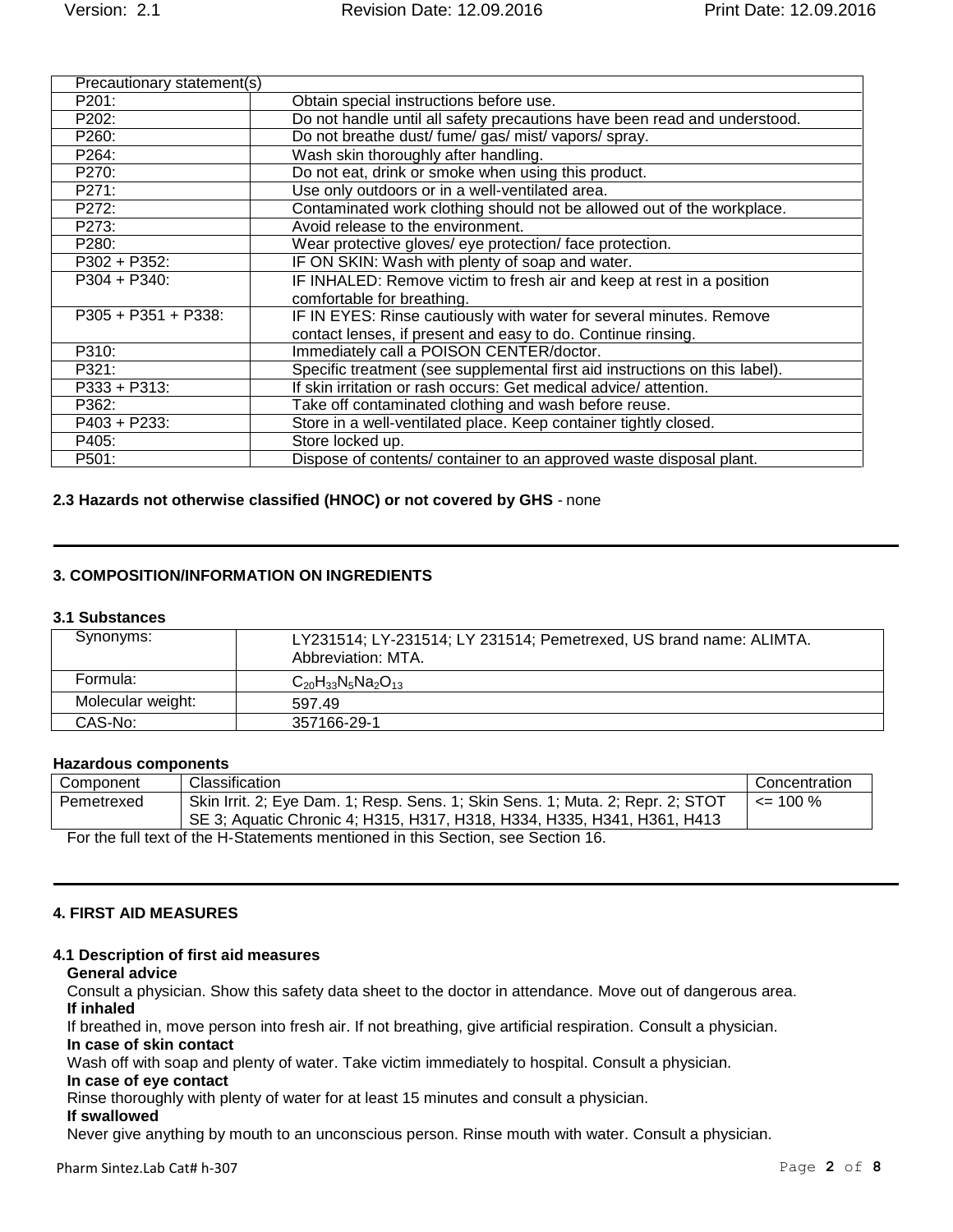## **4.2 Most important symptoms and effects, both acute and delayed**

The most important known symptoms and effects are described in the labelling (see section 2.2) and/or in section 11

# **4.3 Indication of any immediate medical attention and special treatment needed**

No data available

# **5. FIREFIGHTING MEASURES**

# **5.1 Extinguishing media**

# **Suitable extinguishing media**

Use water spray, alcohol-resistant foam, dry chemical or carbon dioxide.

**5.2 Special hazards arising from the substance or mixture** No data available

# **5.3 Advice for firefighters**

Wear self-contained breathing apparatus for firefighting if necessary.

# **5.4 Further information**

No data available

# **6. ACCIDENTAL RELEASE MEASURES**

# **6.1 Personal precautions, protective equipment and emergency procedures**

Use personal protective equipment. Avoid dust formation. Avoid breathing vapors, mist or gas. Ensure adequate ventilation. Evacuate personnel to safe areas. Avoid breathing dust. For personal protection see section 8.

# **6.2 Environmental precautions**

Prevent further leakage or spillage if safe to do so. Do not let product enter drains.

# **6.3 Methods and materials for containment and cleaning up**

Pick up and arrange disposal without creating dust. Sweep up and shovel. Keep in suitable, closed containers for disposal.

# **6.4 Reference to other sections**

For disposal see section 13.

# **7. HANDLING AND STORAGE**

# **7.1 Precautions for safe handling**

Avoid contact with skin and eyes. Avoid formation of dust and aerosols. Provide appropriate exhaust ventilation at places where dust is formed. For precautions see section 2.2.

# **7.2 Conditions for safe storage, including any incompatibilities**

Keep container tightly closed in a dry and well-ventilated place. Recommended storage temperature: 2 - 8 °C for short term (weeks to 3 months) or -20°C for long term (3 months to years). Keep in a dry place.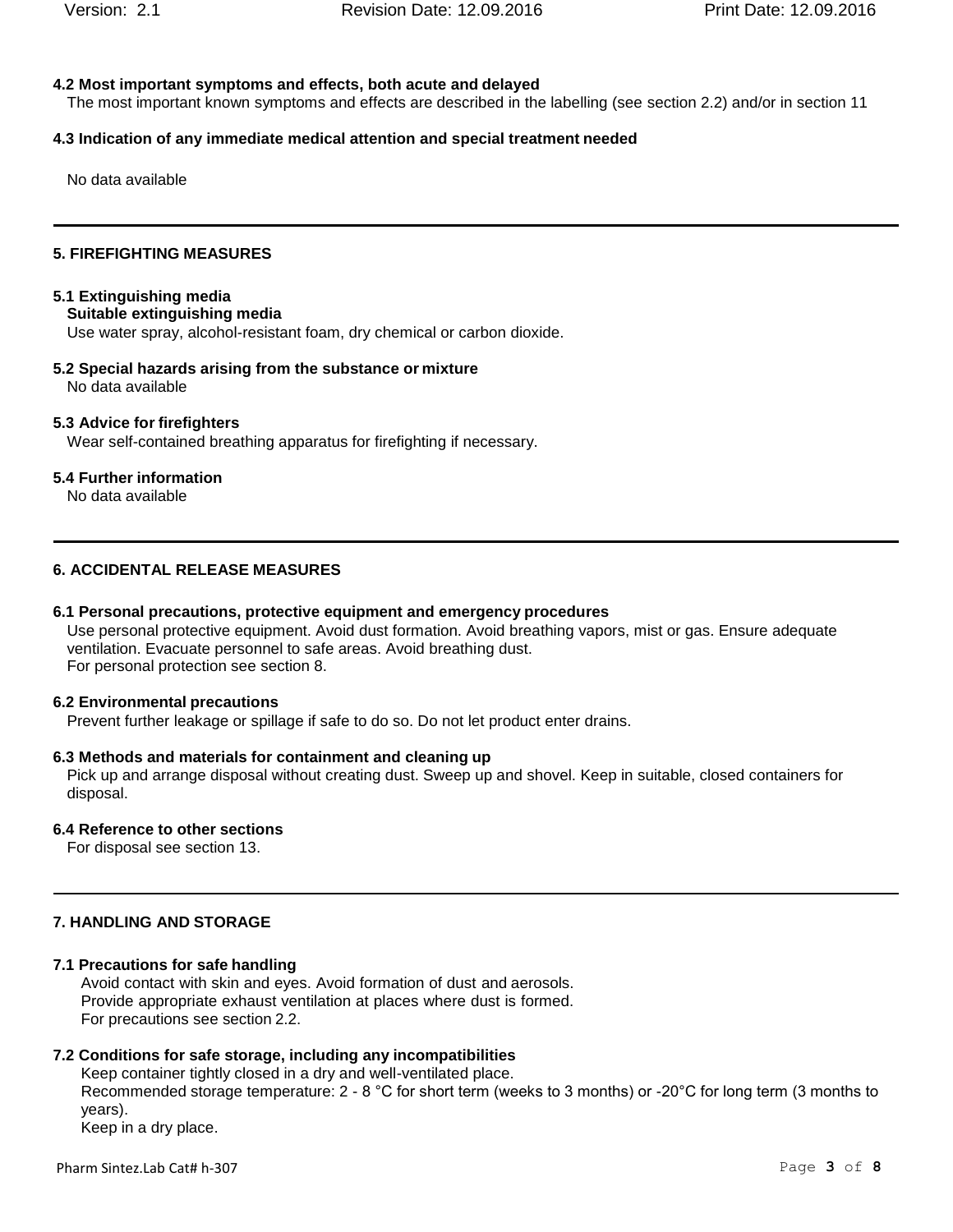### **7.3 Specific end use(s)**

Apart from the uses mentioned in section 1.2 no other specific uses are stipulated

# **8. EXPOSURE CONTROLS/PERSONAL PROTECTION**

# **8.1 Control parameters**

| <b>Components with workplace control parameters</b> |             |       |                    |              |
|-----------------------------------------------------|-------------|-------|--------------------|--------------|
| Component                                           | CAS-No.     | Value | Control parameters | <b>Basis</b> |
| Pemetrexed                                          | 357166-29-1 | N/A   | N/A                | N/A          |

#### **8.2 Exposure controls**

#### **Appropriate engineering controls**

Handle in accordance with good industrial hygiene and safety practice. Wash hands before breaks and at the end of workday.

#### **Personal protective equipment**

## **Eye/face protection**

Face shield and safety glasses Use equipment for eye protection tested and approved under appropriate government standards such as NIOSH (US) or EN 166(EU).

## **Skin protection**

Handle with gloves. Gloves must be inspected prior to use. Use proper glove removal technique (without touching glove's outer surface) to avoid skin contact with this product. Dispose of contaminated gloves after use in accordance with applicable laws and good laboratory practices. Wash and dry hands.

#### **Body Protection**

Complete suit protecting against chemicals. The type of protective equipment must be selected according to the concentration and amount of the dangerous substance at the specific workplace.

#### **Respiratory protection**

Where risk assessment shows air-purifying respirators are appropriate use a full-face particle respirator type N100 (US) or type P3 (EN 143) respirator cartridges as a backup to engineering controls. If the respirator is the sole means of protection, use a full-face supplied air respirator. Use respirators and components tested and approved under appropriate government standards such as NIOSH (US) or CEN (EU).

#### **Control of environmental exposure**

Prevent further leakage or spillage if safe to do so. Do not let product enter drains.

## **9. PHYSICAL AND CHEMICAL PROPERTIES**

# **9.1 Information on basic physical and chemical properties**

| a) Appearance Form:          | Color: white to off-white |  |
|------------------------------|---------------------------|--|
|                              | Form: Solid powder        |  |
| b) Odour                     | No data available         |  |
| c) Odour Threshold           | No data available         |  |
| d) pH                        | No data available         |  |
| e) Melting point/freezing    | No data available         |  |
| point                        |                           |  |
| f) Initial boiling point and | No data available         |  |
| boiling range                |                           |  |
| g) Flash point               | No data                   |  |
| h) Evaporation rate          | No data                   |  |
| i) Flammability (solid, gas) | No data                   |  |

Pharm Sintez.Lab Cat# [h-307](#page-0-0) Page **4** of **8**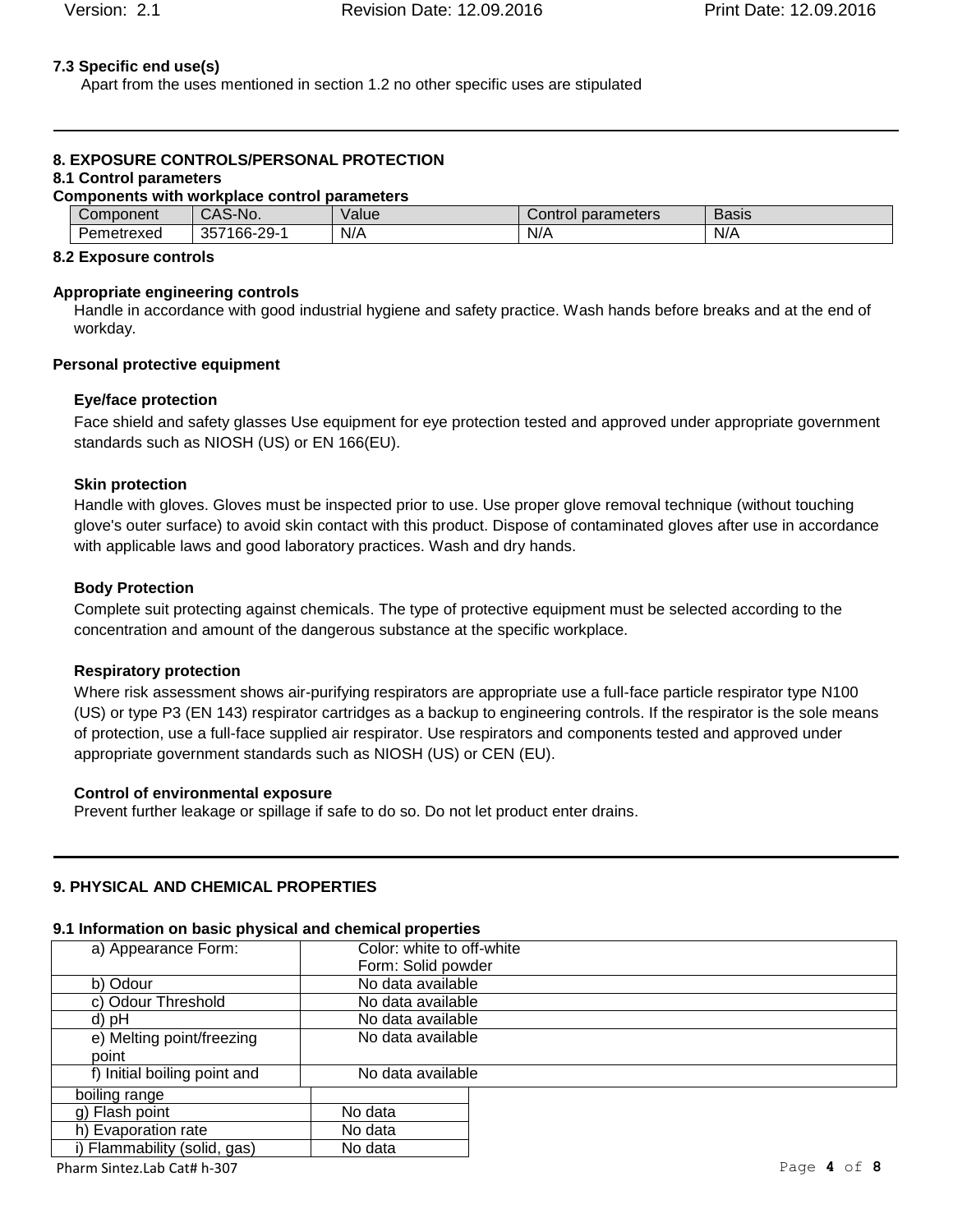| j) Upper/lower flammability or      | No data<br>available |
|-------------------------------------|----------------------|
| explosive limits                    |                      |
| k) Vapour pressure                  | No data              |
| I) Vapour density                   | No data              |
| m) Relative density                 | No data              |
| n) Water solubility                 | Insoluble            |
| o) Partition coefficient: noctanol/ | log Pow: > 99        |
| water                               |                      |
| p) Auto-ignition temperature        | No data              |
| q) Decomposition temperature        | No data              |
| Viscosity                           | No data              |
| s) Explosive properties             | No data              |
| Oxidizing properties                | No data              |

## **9.2 Other safety information**

No data available

## **10. STABILITY AND REACTIVITY**

- **10.1 Reactivity :** No data available
- **10.2 Chemical stability:** Stable under recommended storage conditions.
- **10.3 Possibility of hazardous reactions:** No data available
- **10.4 Conditions to avoid:** No data available
- **10.5 Incompatible materials:** No data available

#### **10.6 Hazardous decomposition products**

Hazardous decomposition products formed under fire conditions. - Carbon oxides, Nitrogen oxides (NOx) Other decomposition products - No data available In the event of fire: see section 5

# **11. TOXICOLOGICAL INFORMATION**

# **11.1 Information on toxicological effects**

| <b>Acute toxicity</b> | No data available         |
|-----------------------|---------------------------|
| Inhalation:           | No data available         |
| Inhalation:           | Irritating to respiratory |
| Dermal                | No data available         |

# **Skin corrosion/irritation:** No data available **Serious eye damage/eye irritation:** No data available

# **Respiratory or skin sensitisation**

**Germ cell mutagenicity:** No data available Hamster: No data available Lungs: No data available Cytogenetic analysis: No data available Mouse: No data available Micronucleus test: No data available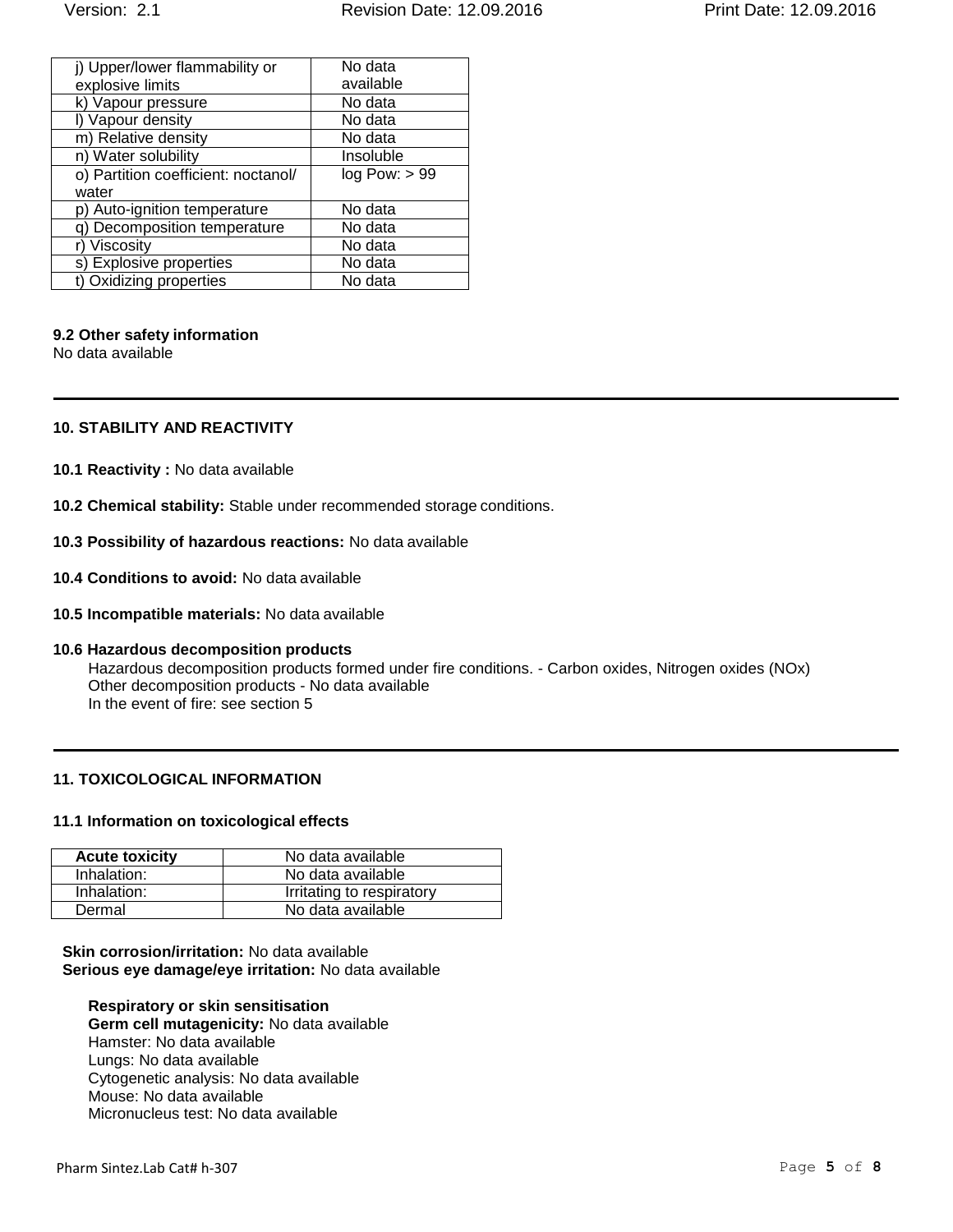# **Carcinogenicity**

| IARC:      | No component of this product present at levels greater than or equal to 0.1% is identified as<br>probable,                                     |
|------------|------------------------------------------------------------------------------------------------------------------------------------------------|
| NTP:       | No component of this product present at levels greater than or equal to 0.1% is identified as a<br>known or anticipated carcinogen by NTP.     |
| OSH.<br>А: | No component of this product present at levels greater than or equal to 0.1% is identified as a<br>carcinogen or potential carcinogen by OSHA. |

## **Reproductive toxicity**

Reproductive toxicity - Rat - No data available Maternal Effects: No data available Reproductive toxicity - Rat - No data available Effects on Newborn: No data available Developmental Toxicity - Rat - No data available Specific Developmental Abnormalities: No data available

**Specific target organ toxicity - single exposure** Inhalation - May cause respiratory irritation.

#### **Specific target organ toxicity - repeated exposure:** No data available

#### **Aspiration hazard:** No data available

## **Additional Information**

RTECS: DA8340700 Alopecia., Liver injury may occur., Kidney injury may occur., Nausea, Headache, Vomiting, bone marrow depression Stomach - Irregularities - No data available Central nervous system - No data available Kidney - Irregularities - No data available Heart - Irregularities - No data available Stomach - Irregularities - No data available Stomach - Irregularities - No data available Kidney - Irregularities - No data available Stomach - Irregularities - No data available

# **12. ECOLOGICAL INFORMATION**

- **12.1 Toxicity:** No data available
- **12.2 Persistence and degradability:** No data available
- **12.3 Bioaccumulative potential:** No data available
- **12.4 Mobility in soil:** No data available

#### **12.5 Results of PBT and vPvB assessment** PBT/vPvB assessment not available as chemical safety assessment not required/not conducted

**12.6 Other adverse effects:** No data available

#### **13. DISPOSAL CONSIDERATIONS**

#### **13.1 Waste treatment methods**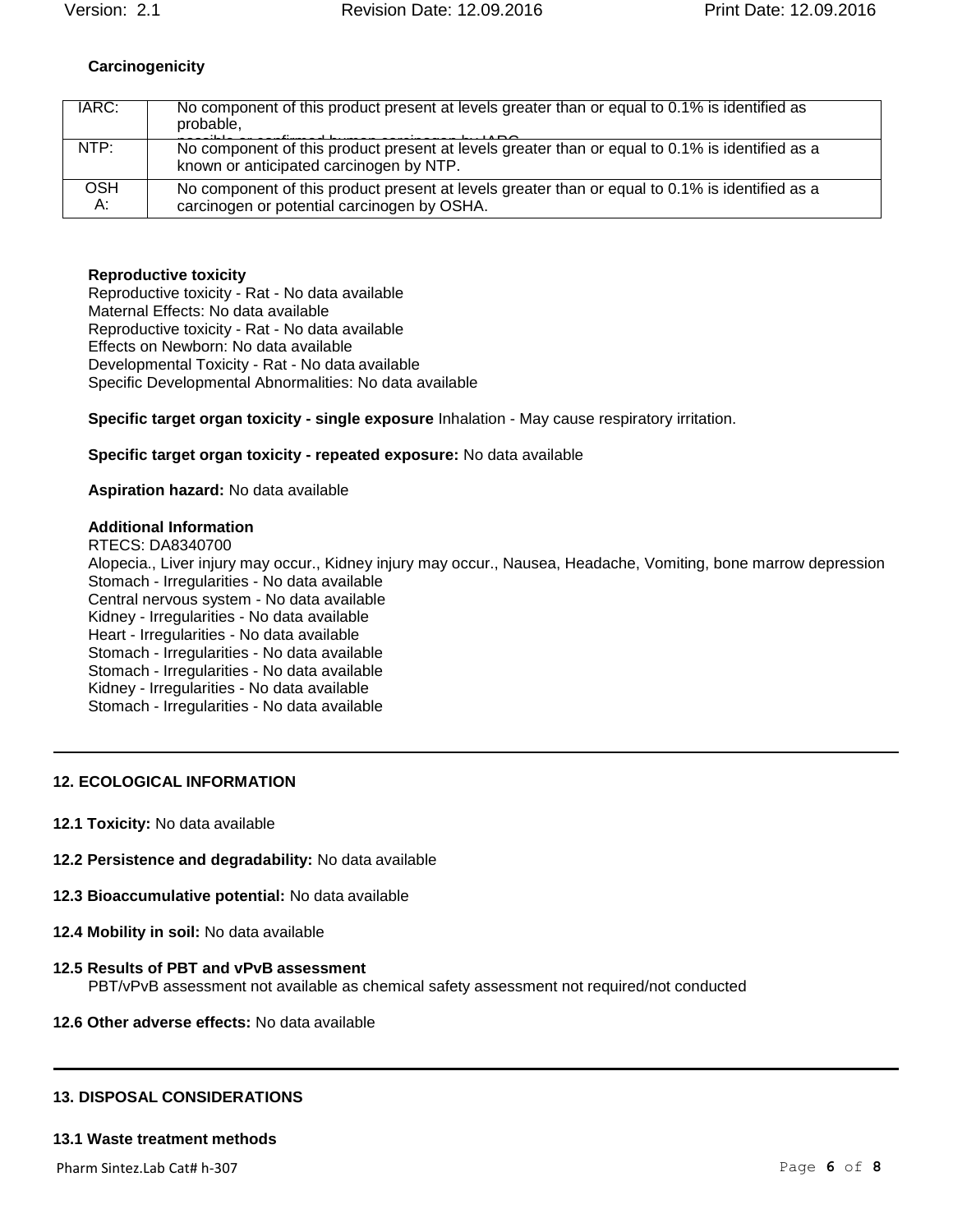# **Product**

Offer surplus and non-recyclable solutions to a licensed disposal company. Contact a licensed professional waste disposal service to dispose of this material. Dissolve or mix the material with a combustible solvent and burn in a chemical incinerator equipped with an afterburner and scrubber.

## **Contaminated packaging**

Dispose of as unused product.

### **14. TRANSPORT INFORMATION**

**DOT (US):** Not dangerous goods **IMDG:** Not dangerous goods **IATA:** Not dangerous goods

# **15. OTHER INFORMATION**

#### **Full text of H-Statements referred to under sections 2 and 3.**

| Acute Tox.                                    | Acute toxicity                                                             |  |
|-----------------------------------------------|----------------------------------------------------------------------------|--|
| <b>Aquatic Chronic</b>                        | Chronic aquatic toxicity                                                   |  |
| Eye Dam.                                      | Serious eye damage                                                         |  |
| Eye Irrit.                                    | Eye irritation                                                             |  |
| Flam. Liq.                                    | Flammable liquids                                                          |  |
| H <sub>225</sub>                              | Highly flammable liquid and vapour.                                        |  |
| $H301 + H311 +$                               | Toxic if swallowed, in contact with skin or if inhaled                     |  |
| H315                                          | Causes skin irritation.                                                    |  |
| H317                                          | May cause an allergic skin reaction.                                       |  |
| H318                                          | Causes serious eye damage.                                                 |  |
| H319                                          | Causes serious eye irritation.                                             |  |
| H334                                          | May cause allergy or asthma symptoms or breathing difficulties if inhaled. |  |
| May cause respiratory irritation.<br>H335     |                                                                            |  |
| May cause drowsiness or dizziness.<br>H336    |                                                                            |  |
| Suspected of causing genetic defects.<br>H341 |                                                                            |  |
| H361                                          | Suspected of damaging fertility or the unborn child.                       |  |
| H370                                          | Causes damage to organs.                                                   |  |
|                                               |                                                                            |  |
| H413                                          | May cause long lasting harmful effects to aquatic                          |  |
| Muta.                                         | Germ cell mutagenicity                                                     |  |
| Repr.                                         | Reproductive toxicity                                                      |  |
|                                               | Resp. Sens.<br>Respiratory sensitisation                                   |  |
| Skin Irrit.                                   | Skin irritation                                                            |  |
| Skin Sens.                                    | Skin sensitisation                                                         |  |
| STOT SE                                       | Specific target organ toxicity - single exposure                           |  |

# **HMIS Rating**

Health hazard: 2 Chronic Health Hazard: \* Flammability: 0 Physical Hazard 0

Pharm Sintez.Lab Cat# [h-307](#page-0-0) Page **7** of **8 NFPA Rating** Health hazard: 2 Fire Hazard: 0